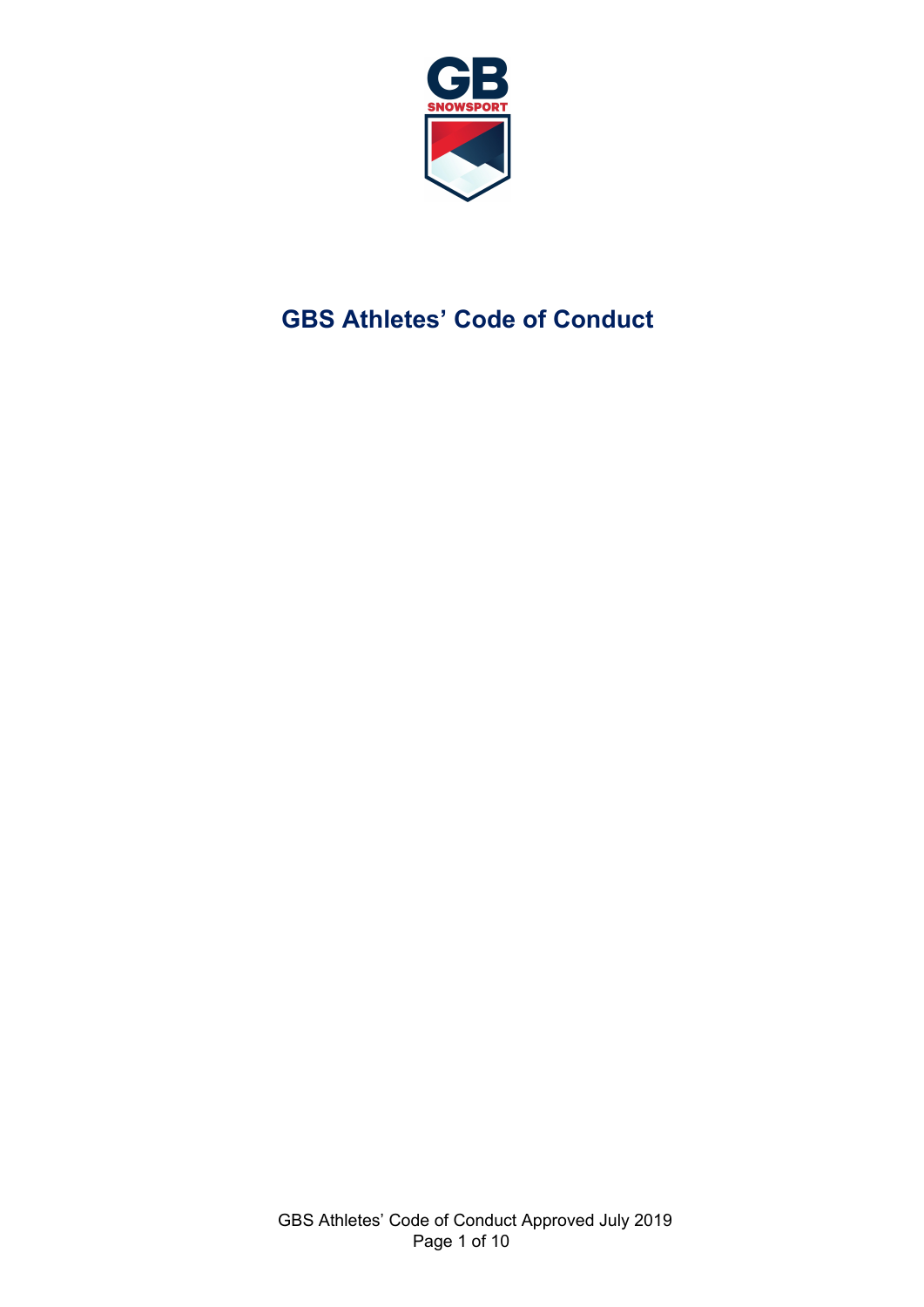## **Contents**

| <b>Definitions</b>             | $\mathbf{3}$    |
|--------------------------------|-----------------|
| <b>Introduction</b>            | 5               |
| <b>Aims</b>                    | 5               |
| <b>Scope</b>                   | 5               |
| <b>General Obligations</b>     | $6\phantom{1}6$ |
| <b>Code of Conduct</b>         | $\overline{7}$  |
| <b>Behaviour</b>               | $\overline{7}$  |
| Communications                 | $\overline{7}$  |
| <b>Smoking and Alcohol</b>     | 8               |
| <b>Illegal Substances</b>      | 8               |
| Corruption                     | 8               |
| <b>Competitions and Events</b> | 8               |
| Clothing                       | 9               |
| <b>Safeguarding</b>            | 9               |
| <b>Violation of the Code</b>   | 9               |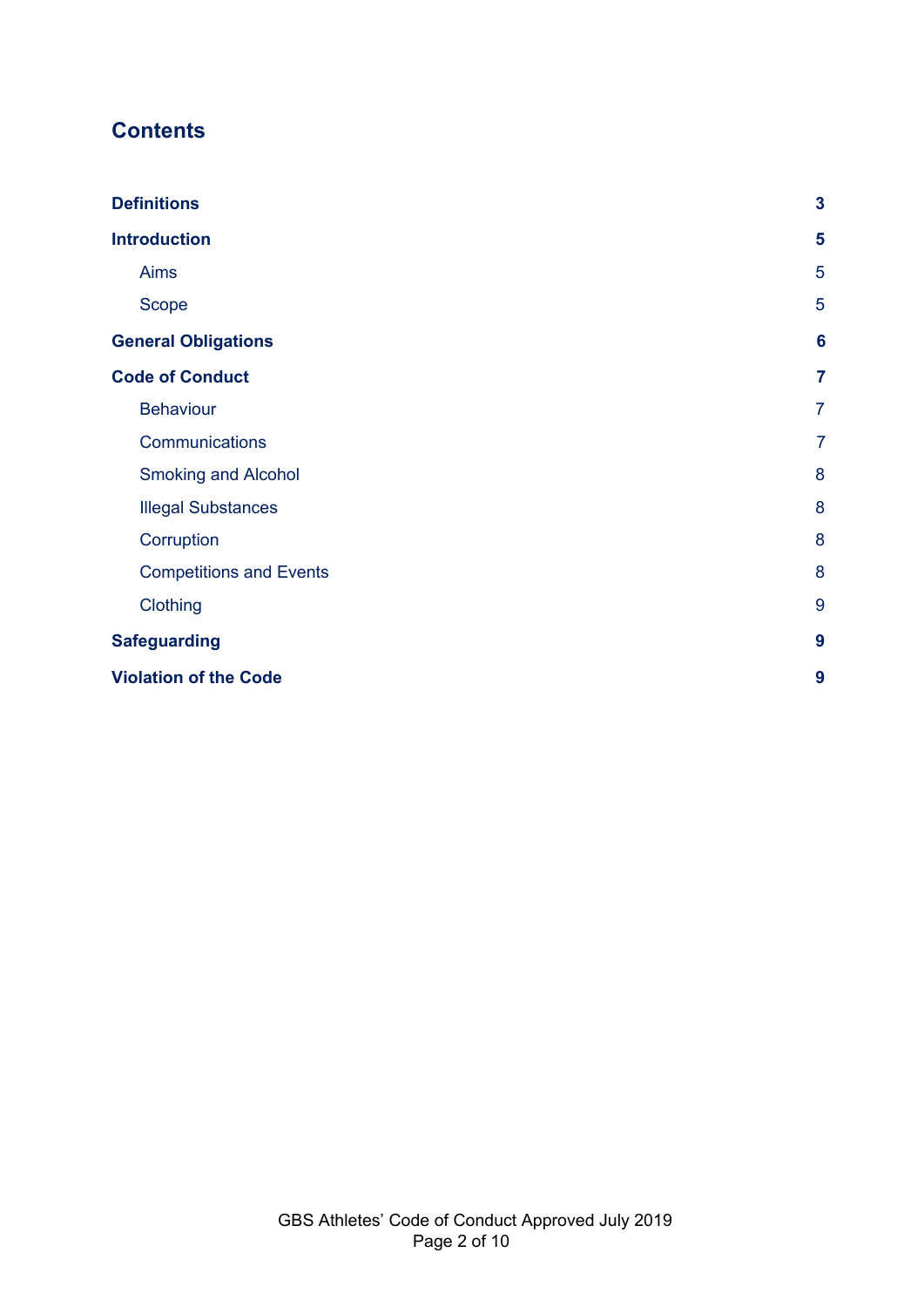## <span id="page-2-0"></span>**Definitions**

| "Athlete"                  | means any athlete who is part of a GBS<br>Team or a GBS Squad;                                                                                                                                       |
|----------------------------|------------------------------------------------------------------------------------------------------------------------------------------------------------------------------------------------------|
| "Bullying"                 | means any offensive, intimidating,<br>malicious, or insulting behaviour involving a<br>misuse of "power" that can make a person<br>feel vulnerable, upset, humiliated,<br>undermined, or threatened; |
| "Code of Conduct"          | means the GBS Athletes' Code of Conduct;                                                                                                                                                             |
| "Competition"              | means an Event or series of Events<br>conducted over one or more days, including<br>a National or International Competition;                                                                         |
| "Discrimination"           | means being treated unfairly because of a<br>characteristic that is legally protected by the<br>Equality Act 2010;                                                                                   |
| "Event"                    | means a single, race, match or contest;                                                                                                                                                              |
| "FIS"                      | means the International Ski Federation;                                                                                                                                                              |
| "GBS"                      | means GB Snowsport Ltd.;                                                                                                                                                                             |
| "GBS CEO"                  | means the Chief Executive of GBS;                                                                                                                                                                    |
| "GBS Discipline Committee" | means a committee for each GBS discipline<br>who work with the GBS Board to fulfil the<br>organisation's mission in regards to that<br>specific discipline;                                          |
| "GBS Squad"                | means a set of Athletes selected to<br>represent GBS for the competitive season;                                                                                                                     |
| "GBS Staff"                | means staff who are employed by, or acting<br>as a consultant to, GBS;                                                                                                                               |
| "GBS Team"                 | means a set of Athletes selected to<br>represent GBS at a major Event;                                                                                                                               |
| "GBS Volunteer"            | means volunteers who work for GBS<br>without pay;                                                                                                                                                    |
| "GBS Website"              | means the official GBS website;<br>https://www.gbsnowsport.com/;                                                                                                                                     |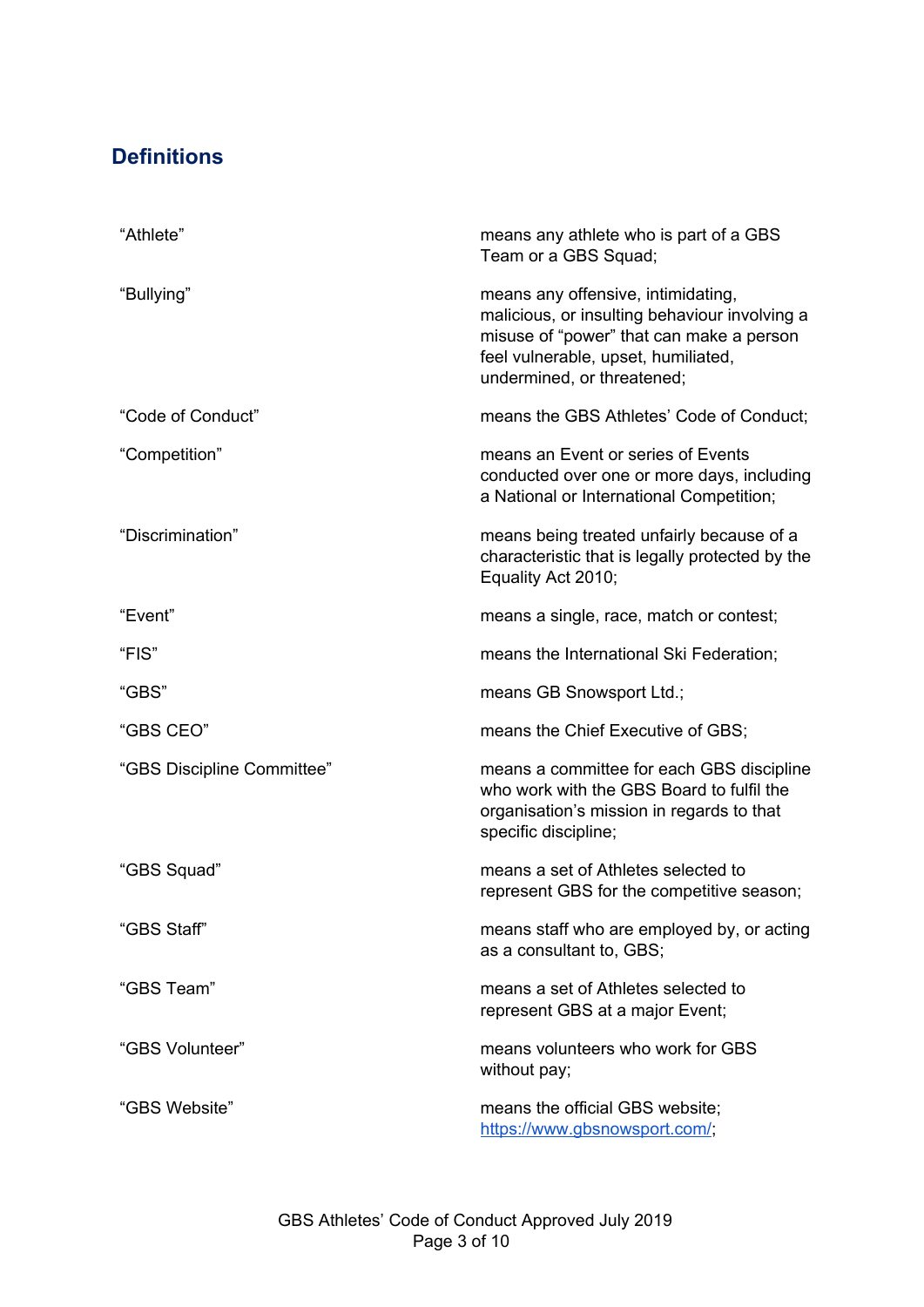| "Harassment"             | means any unwanted behaviour which is<br>found to be offensive or which results in a<br>feeling of intimidation or humiliation;                                         |
|--------------------------|-------------------------------------------------------------------------------------------------------------------------------------------------------------------------|
| "Head Coach"             | means the person responsible for the<br>coaching delivery within a GBS programme;                                                                                       |
| "IPC"                    | means the International Paralympic<br>Committee;                                                                                                                        |
| "Officials"              | means all Officials, including coaches,<br>support staff, Discipline Committee<br>members, and volunteers;                                                              |
| "Squad Members"          | means Athletes that are part of a GBS<br>Squad, selected to represent GBS for the<br>competitive season;                                                                |
| "Team Manager"           | means the manager of a GBS Team;                                                                                                                                        |
| "Team Members"           | means Athletes that are part of a GBS<br>Team, selected to represent GBS at a<br>major Event;                                                                           |
| "Unacceptable Behaviour" | means the behaviours of Bullying,<br>Harassment, Discrimination, and<br>Victimisation;                                                                                  |
| "Victimisation"          | means any bad treatment directed towards<br>someone who has made or is believed to<br>have made or supported a complaint under<br>this Policy or the Equality Act 2010. |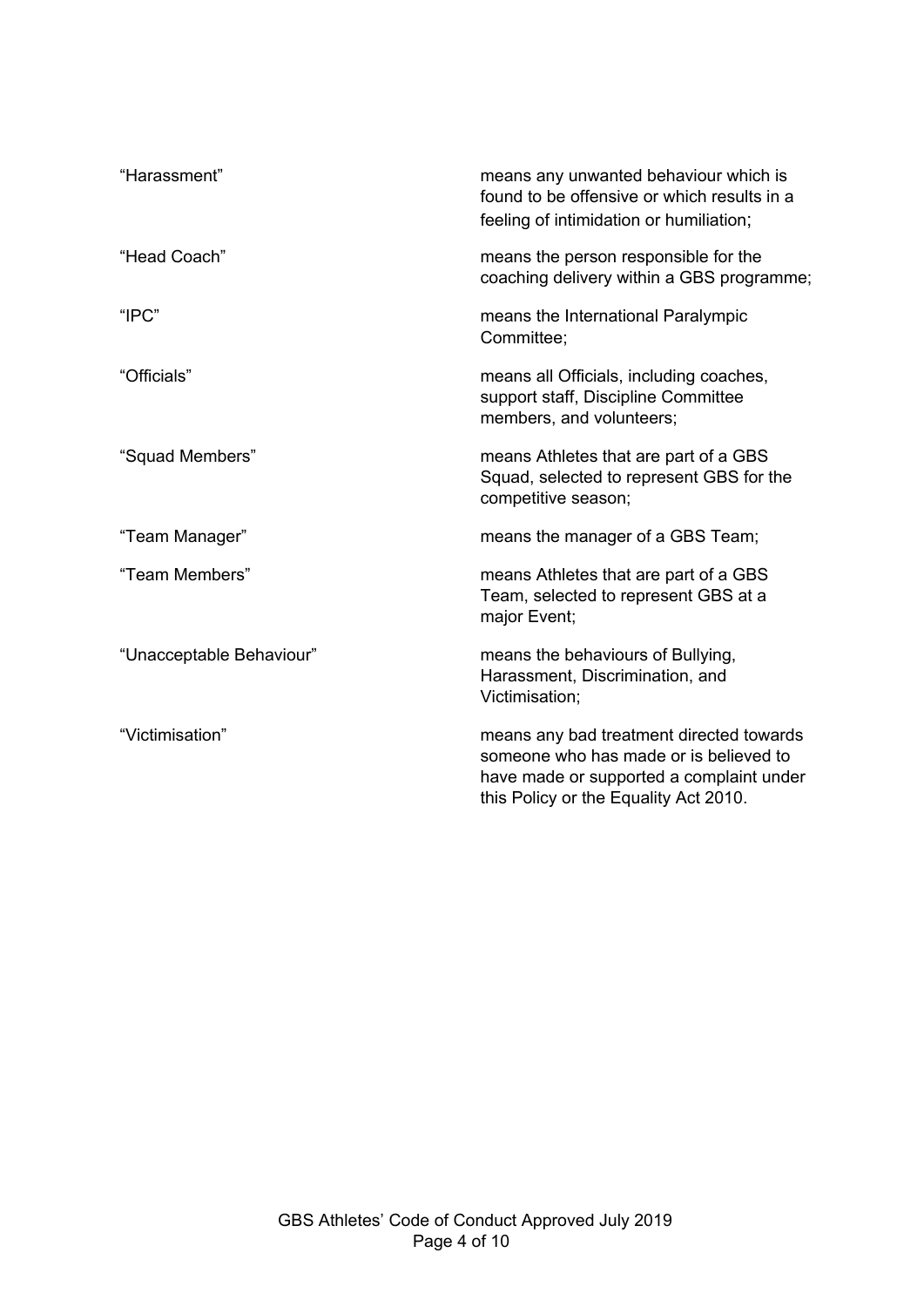## <span id="page-4-0"></span>**1. Introduction**

- 1.1. This document contains the GB Snowsport (GBS) Athletes' Code of Conduct ("the Code of Conduct") and sets out a code of conduct, general obligations, and the behaviour all Athletes who are selected to be a member of a GBS Team or GBS Squad will be expected to comply with. Breach of the Code of Conduct may lead to action under the GBS Disciplinary Policy, which may include action such as suspension or expulsion from the GBS Team/GBS Squad.
- <span id="page-4-1"></span>1.2. An Athlete should not agree to be a Team Member or Squad Member unless they are able to fully comply with the Code of Conduct.

#### **Aims**

- 1.3. To promote ethics, professionalism, and integrity within GBS and any GBS Team/GBS Squad.
- 1.4. To explain what is expected of you following your selection to a GBS Team/GBS Squad and that your actions, appearance, conduct, and demeanour will affect not only yourself, but also GBS and the GBS Team/GBS Squad.

#### **Scope**

- <span id="page-4-2"></span>1.5. The Code of Conduct is to be followed by Athletes as part of the GBS Squad Members Agreement. Athletes have already agreed to abide by the Code of Conduct as part of their Athlete commitments.
- 1.6. Failure to comply with the Code of Conduct will lead to disciplinary action in line with the GBS Disciplinary Policy. In addition, if your conduct is unlawful or illegal you may be personally or criminally liable with respect to civil and/or criminal proceedings, claims, or actions. GBS accepts no liability for legal breaches by Athletes regarding the Code of Conduct.
- 1.7. The Code of Conduct is designed to be read in conjunction with the GBS Internet and Email policy, the GBS Social Media Policy, the GBS Telephony Policy, the GBS Dignity and Respect Policy, the GBS Equality and Diversity Policy, the GBS Anti-Corruption Policy, and the GBS Disciplinary Policy that are published by GBS. These documents may receive revisions and updates occasionally, with the most up to date versions being available on the GBS Website.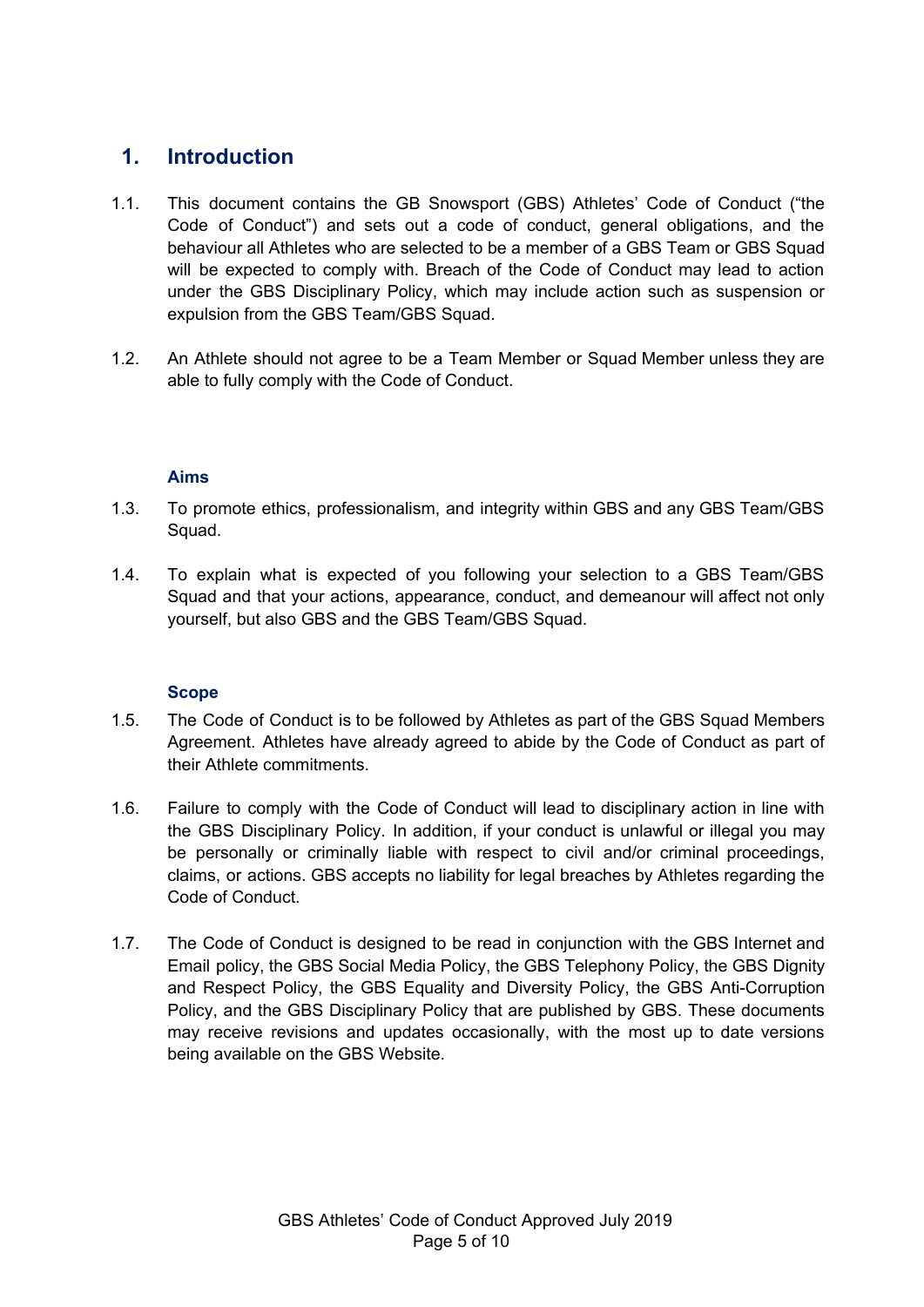## <span id="page-5-0"></span>**2. General Obligations**

#### 2.1. Athletes shall:

- 2.1.1. comply with reasonable directions issued by the GBS Discipline Committee and reasonable directions of the relevant Head Coach;
- 2.1.2. not be involved in, nor persist with any conduct or activity that he/she knows or ought to have known may bring themselves, the GBS Team/GBS Squad, GBS, or the sport into disrepute, contempt, scandal, or ridicule;
- 2.1.3. not knowingly be involved in a situation which may bring themselves, the GBS Team/GBS Squad, GBS, or the sport into disrepute, contempt, scandal, or ridicule;
- 2.1.4. not be involved in any conduct or activity that he/she knows or ought to have known may harm the name or reputation of GBS or any sponsor of GBS, or GBS's relationship or contractual obligation with any GBS sponsor;
- 2.1.5. not allow any breach of the Code of Conduct to go unchallenged or overlook any breach that may have occurred;
- 2.1.6. report any serious breach of any GBS policies, codes, or standards and must not prevent or attempt to prevent any other member of GBS Staff, Athlete, or GBS Volunteer from doing so.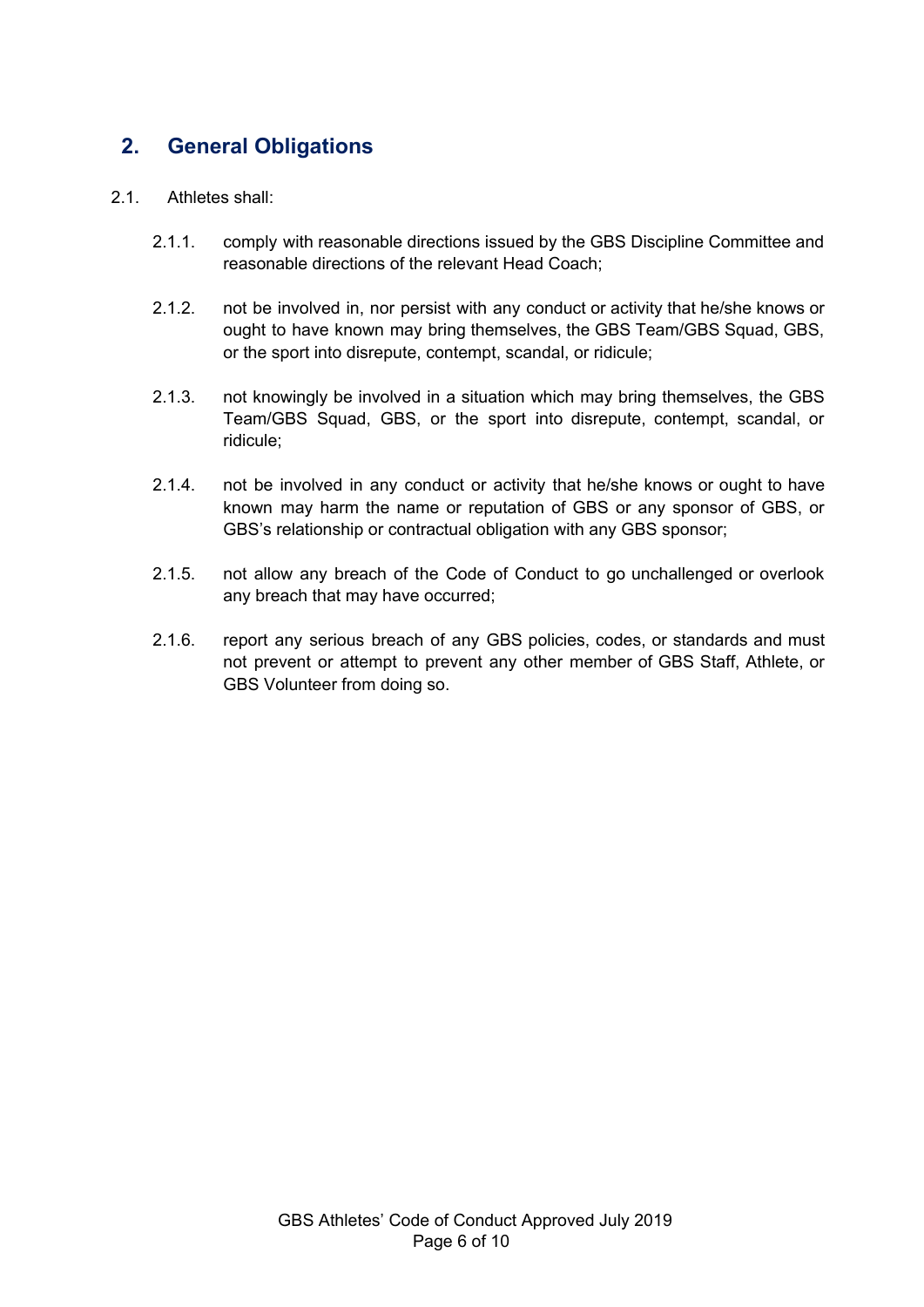## <span id="page-6-1"></span><span id="page-6-0"></span>**3. Code of Conduct**

#### **Behaviour**

- 3.1. Athletes are always expected to:
	- 3.1.1. Demonstrate exemplary behaviour. This includes acting in a responsible and respectful manner to others to project a positive image of snowsport to other Athletes, their families, Officials, spectators, and the general public.
	- 3.1.2. Be sensitive to local codes and customs. This is a matter of importance at international Events and Competitions where Athletes are present as guests of the host nation.
	- 3.1.3. Abide by the GBS Dignity and Respect Policy. Unacceptable Behaviour will not be tolerated in any form, whether it be physical, verbal, or psychological. Such behaviours covered by the Policy include Bullying, Harassment, Discrimination, and Victimisation.
	- 3.1.4. Ensure that they do not make offensive or abusive remarks, jokes, suggestive comments, derogatory comments, or create/use offensive nicknames.
	- 3.1.5. Ensure that they do not display behaviour that may bring GBS or the nation of Great Britain into disrespect.
- 3.2. Any Athlete who believes they have been subject to any form of Unacceptable Behaviour, by another Athlete, a member of GBS Staff, or GBS Volunteer, should inform the GBS CEO.

#### **Communications**

- <span id="page-6-2"></span>3.3. Athletes are expected to behave responsibly and respectfully when using any social networking site or application, telephony system, text messaging service, or any other form of communication when regarding GBS, a GBS Partner, or any GBS Staff, Athlete, or GBS Volunteer. Athletes must abide by the GBS Telephony Policy, GBS Social Media Policy, and GBS Internet and Email Policy.
- 3.4. Athletes are also expected to demonstrate appropriate use of mobile phones and consider the negative impact it may have on performance during training and Competition.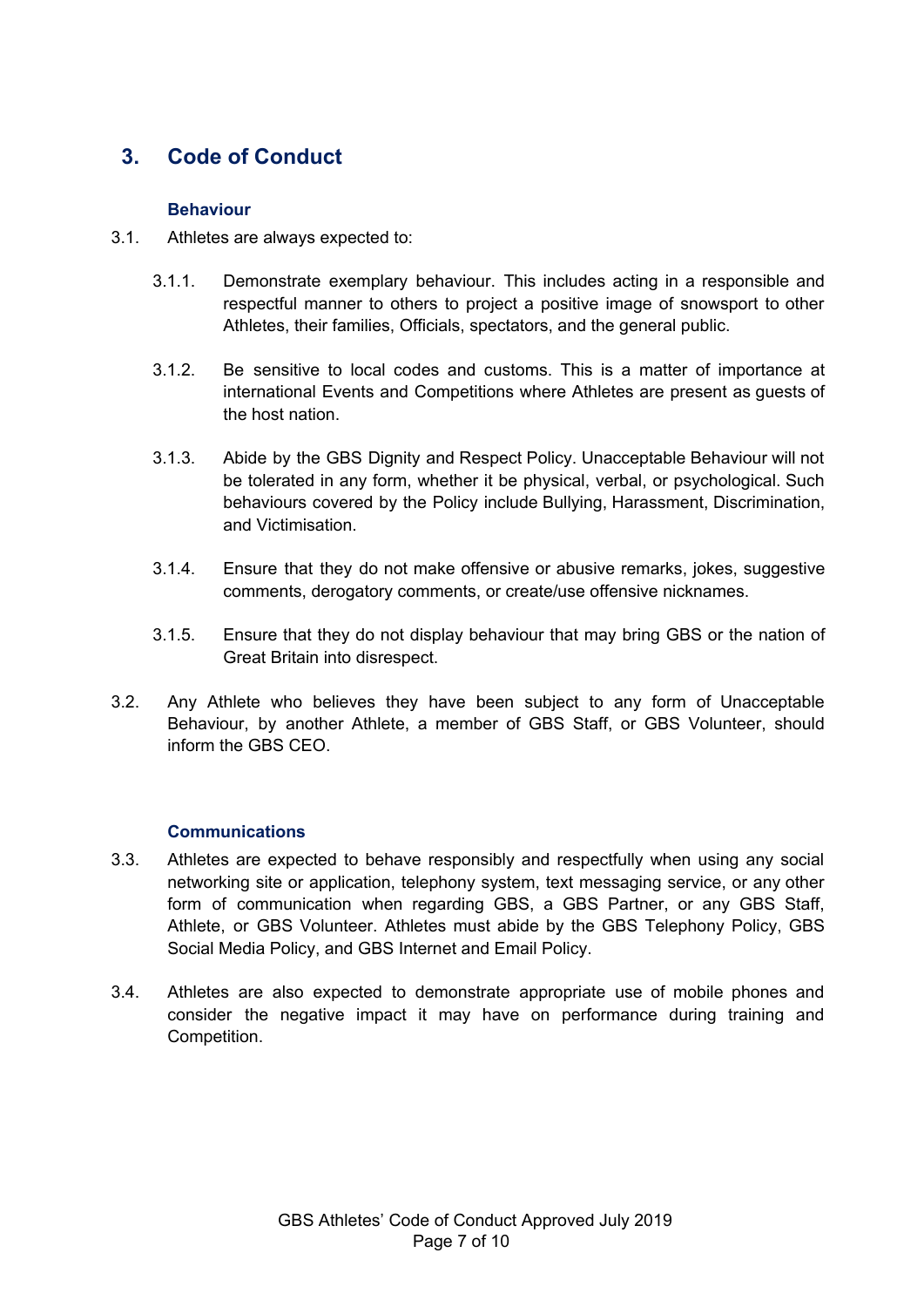#### **Smoking and Alcohol**

- <span id="page-7-0"></span>3.5. Athletes must follow GBS' dry team ethos. From the day upon which a GBS Team/GBS Squad is assembled until it is disbanded during an Event or Competition, no Athlete is permitted to drink alcohol or to purchase or knowingly have alcohol in their possession without the consent of the Team Manager or Head Coach. The ethos may be relaxed for celebrations or other occasions involving (in either case) the GBS Team/GBS Squad as a whole at the discretion of the Team Manager or Head Coach.
- 3.6. No Athletes under 18 are allowed to drink alcohol at any time. Athletes must also abide by the alcohol laws of the country they are competing in.
- 3.7. Athletes are not permitted to smoke cigarettes, electronic cigarettes, cigars, any form of tobacco, or any other similar substances at any point whilst representing GBS or the nation of Great Britain.

#### **Illegal Substances**

- <span id="page-7-1"></span>3.8. Athletes are not permitted under any circumstances to practise the activities of taking, supplying, or administering any illegal substance found within any category at any time. This includes abiding to the World Anti-Doping Code 2015 (WADC).
- 3.9. Athletes must further acknowledge that GBS, the British Olympic Association, the Sports Council, FIS, and IPC have the right to conduct random, without notice dope testing, both during the course of Competition and outside Competition.

#### **Corruption**

<span id="page-7-2"></span>3.10. Athletes must abide by the GBS Anti-Corruption Policy. Under no circumstances are Athletes permitted to involve themselves in the act of gambling, match fixing, fraud, or bribery during an Event in which the GBS Team/GBS Squad or an Athlete is involved (including providing any assistance to a third party).

#### **Competitions and Events**

- <span id="page-7-3"></span>3.11. Athletes should accept every victory and defeat with dignity and decency. The decisions of Officials should not be questioned unless through the accepted procedures for doing so.
- 3.12. Athletes must agree to deal with any differences of opinions or conflicts in respect of any Competition decisions through accepted processes.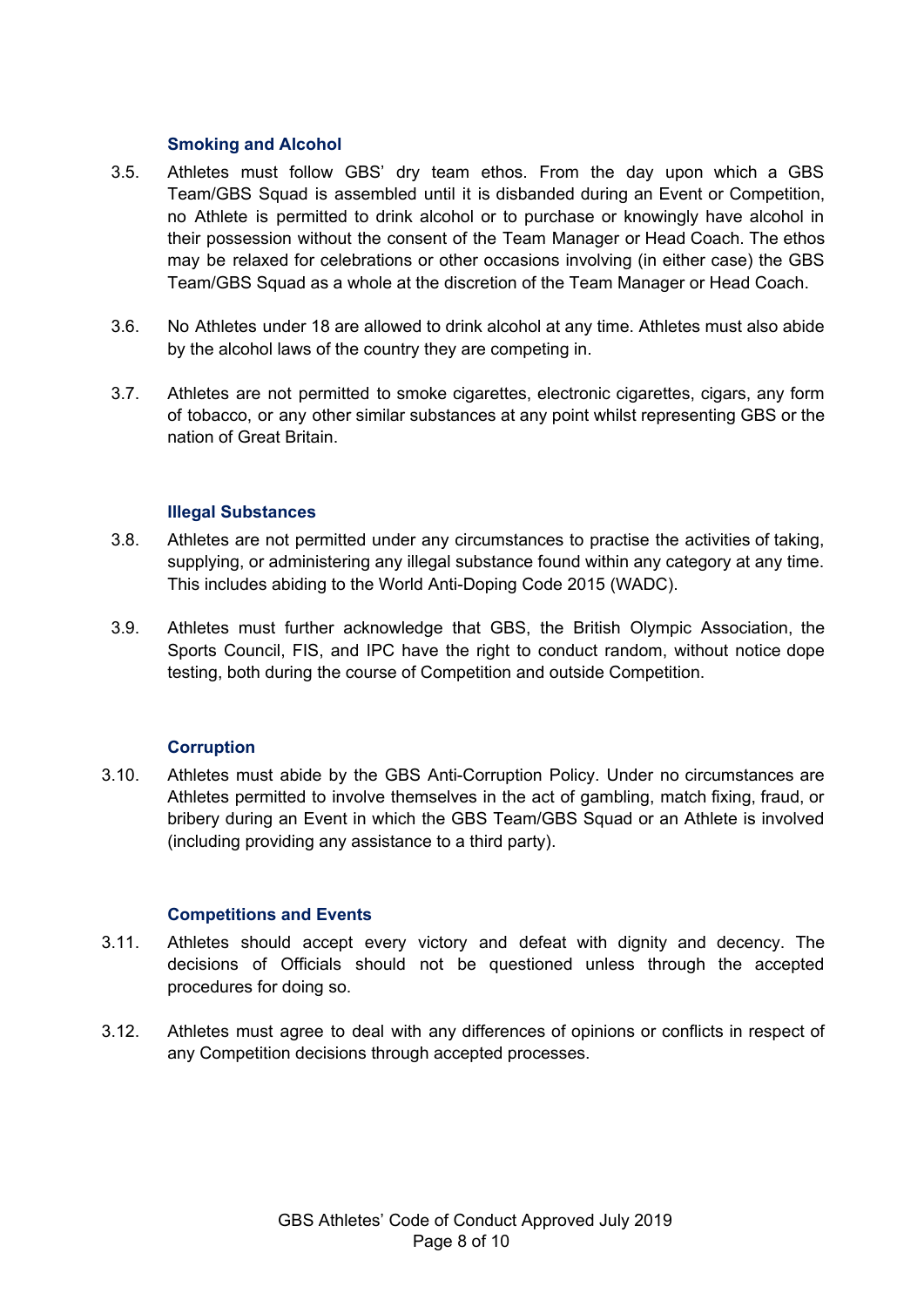#### **Clothing**

- <span id="page-8-0"></span>3.13. When supplied with a uniform or other representational apparel, it is to be worn as required. It is your responsibility to ensure that its presentation standards reflect the values of GBS.
- 3.14. Athletes must wear the uniform supplied at all times when participating as an Athlete, appearing in a GBS context, or at any other time as directed by the Head Coach.

### <span id="page-8-1"></span>**4. Safeguarding**

4.1. All Athletes must adhere to the GBS Safeguarding Policy.

## <span id="page-8-2"></span>**5. Violation of the Code**

- 5.1. Failure to comply with the Code of Conduct will result in the application of the GBS Disciplinary Policy.
- 5.2. Any Athlete who has reasonable grounds to suspect that another Athlete, a member of GBS Staff, or GBS Volunteer may be in breach of any of the Clauses within the Code of Conduct is required to inform the GBS CEO.